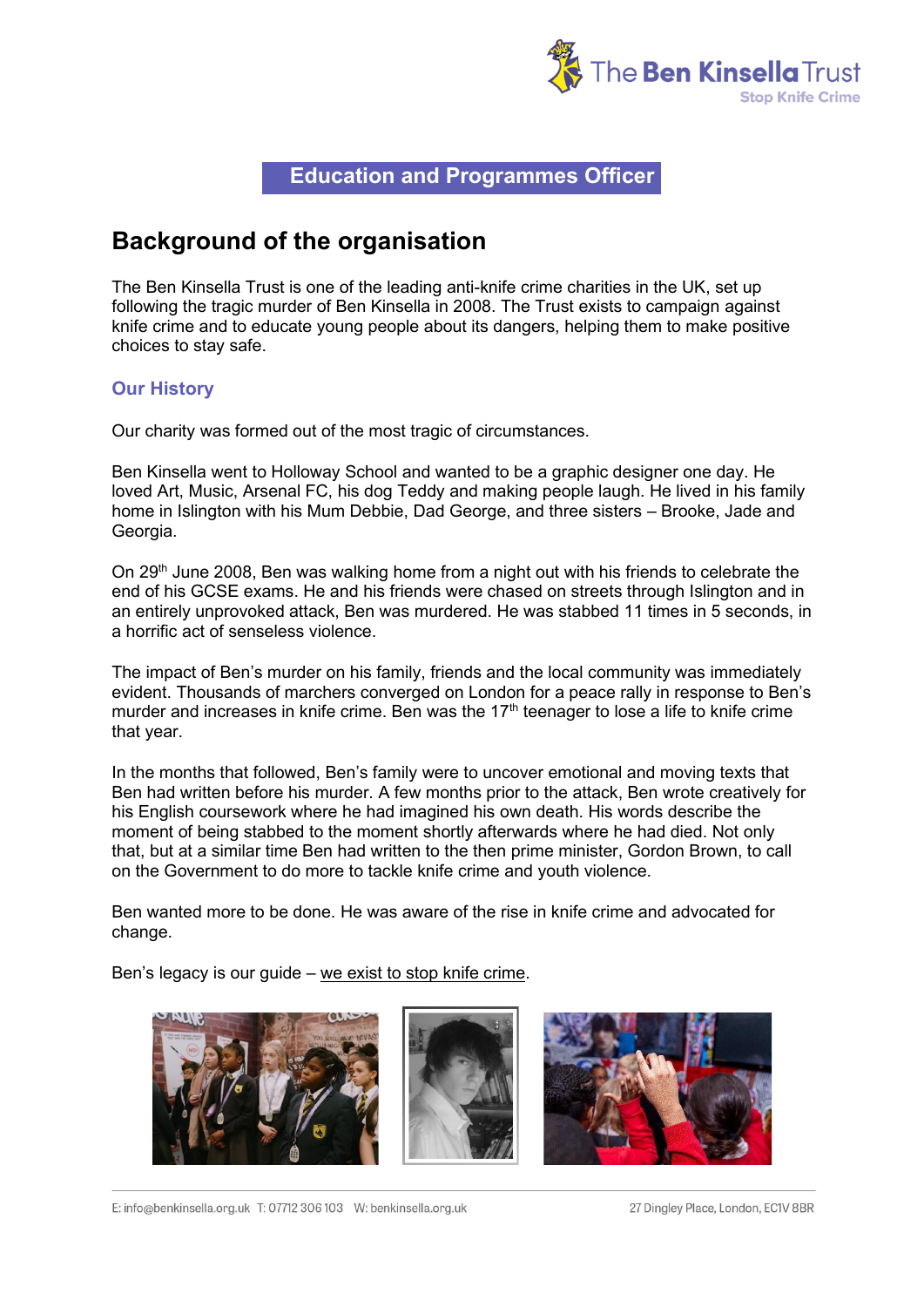

#### **Knife Crime Prevention**

We have purpose-built exhibitions from where we deliver our choices and consequences knife crime prevention workshops. These exhibitions are in Islington, Barking & Dagenham and Nottingham. Every year the Ben Kinsella Trust works with over 3,000 children and young people, aged from 10-16 years old. The rooms which make up the exhibition give young people a unique and immersive experience, allowing them to see how choices and consequences are intrinsically linked.

Our workshops change young people's attitudes to knife crime; debunking the myth that carrying a knife will protect you. They strengthen peer values; ensuring young people give better advice to each other and challenge peers who are carrying, or thinking of carrying, a knife.

Through our website and digital channels we also provide a wealth of free resources for schools, young people, parents and practitioners.

#### **Our Current Position**

We have established ourselves as one of the leading anti-knife crime charities in the UK. Our work is well recognised and respected, and we frequently attract national attention. We use our position to campaign strongly: speaking out against factors contributing to increasing knife crime.

Over 16,000 young people have been through our *Choices and Consequences* exhibition, learning about Ben's life and understanding knife crime from the point of view of both the victim and the offender. As our charity rapidly grows, we anticipate more and more young people will learn from Ben's life and Ben's legacy.

Our online learning resources are used by schools, police forces and youth groups across the country. We estimate that over 10,000 young people have benefited from these resources in the last year.

We are a small charity and feel very proud of our achievements. The organisation currently has 4 full time employees in the CEO, Operations Manager, Regional Manager and Trust Coordinator. They are supported by our team of freelance workshop facilitators and actors who deliver our educational workshops. The successful applicant will thrive collaborating in a small team, working independently, and using their own initiative.

This role provides the opportunity for you to make your mark in the charity and education sectors. As you'll be a crucial member of a small team, your involvement will be extensive and broad and provides considerable opportunities for broadening your skillset.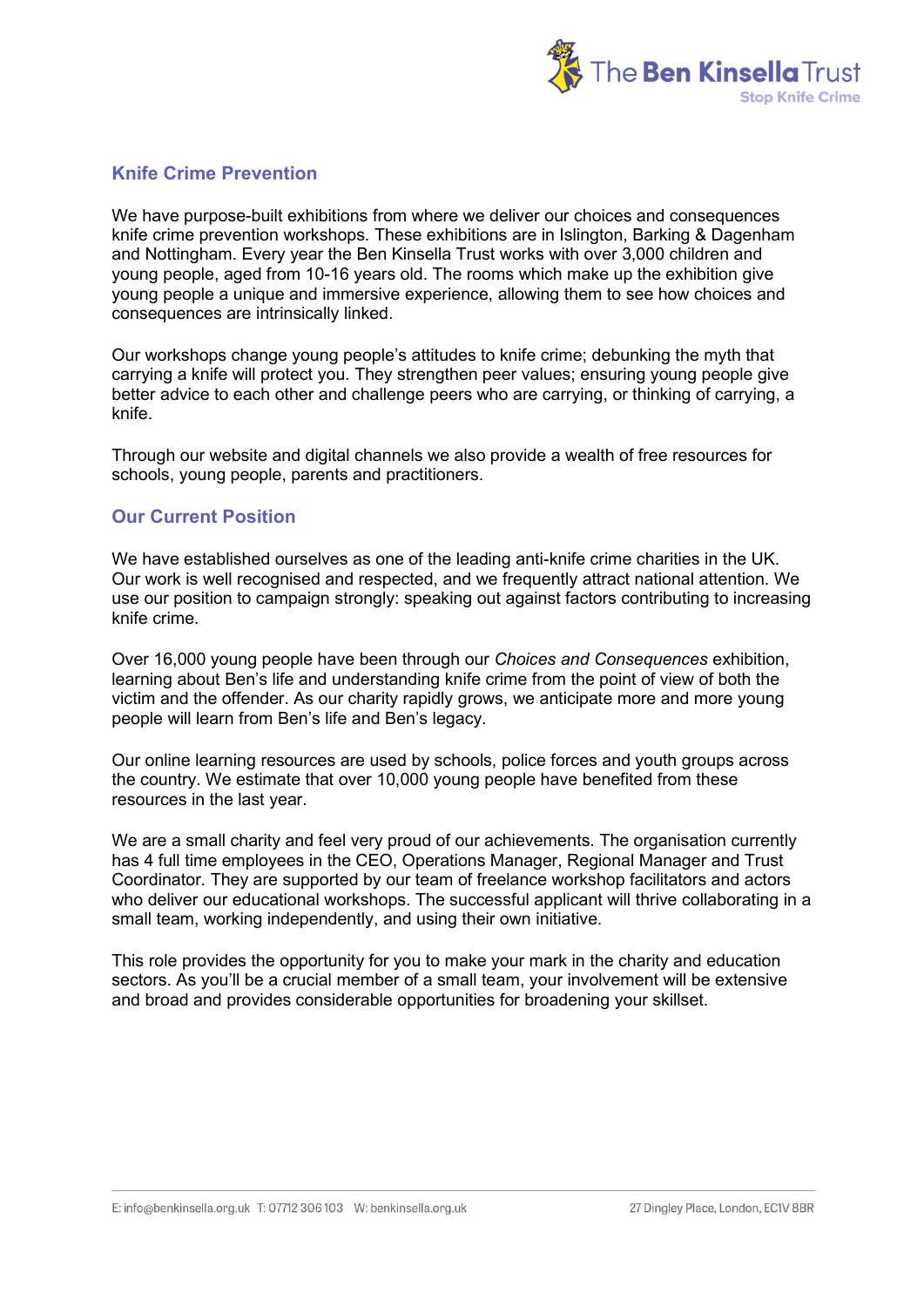

# **Job Description**

#### **About You**

We are looking for an education professional who can deliver our programmes to a very high standard. We are seeking a skilled facilitator and communicator who can engage with young people from a diverse range of backgrounds. Additionally, we are seeking someone who shares our values and is passionate about using education as a tool to support and empower young people and to stop knife crime.

We actively encourage people from a variety of backgrounds with different experiences, skills and stories to join us and influence and develop our working practice. We recognise the value a diverse workforce brings to a small charity, and we are especially keen for people currently underrepresented in our charity and the wider sector to apply.

Whilst we are seeking applications from people with the listed skills and experience, we understand that applicants will be stronger in some areas than others. If you only meet some of the criteria, we would still love to hear from you and would welcome an informal, nonjudgemental discussion about your application.

#### **Main Purpose of the Role**

As Education and Programmes Officer you will be responsible for the delivery and coordination of our anti-knife crime workshops to young people, to a high standard. You will work with the Regional Manager to ensure workshops at our London exhibitions (currently Islington and Barking & Dagenham) operate smoothly and consistently to serve young people through the achievement of quality outcomes and maximised engagement.

#### **Location**

This post covers our two sites in Islington and Barking and Dagenham. The post will involve frequent travel between both sites and to other locations as necessary.

- Barking exhibition: The Foyer, 50 Wakering Rd, Barking IG11 8GN
- Islington exhibition: 245 St. John Street, London EC1V 4NB

As this post is delivery focussed, we regret we are unable to offer opportunities to work from home.

#### **Hours**

35 hours per week, Monday-Friday, 09:30am-5pm.

Occasionally you may be required to work outside of these hours and will receive time off in lieu.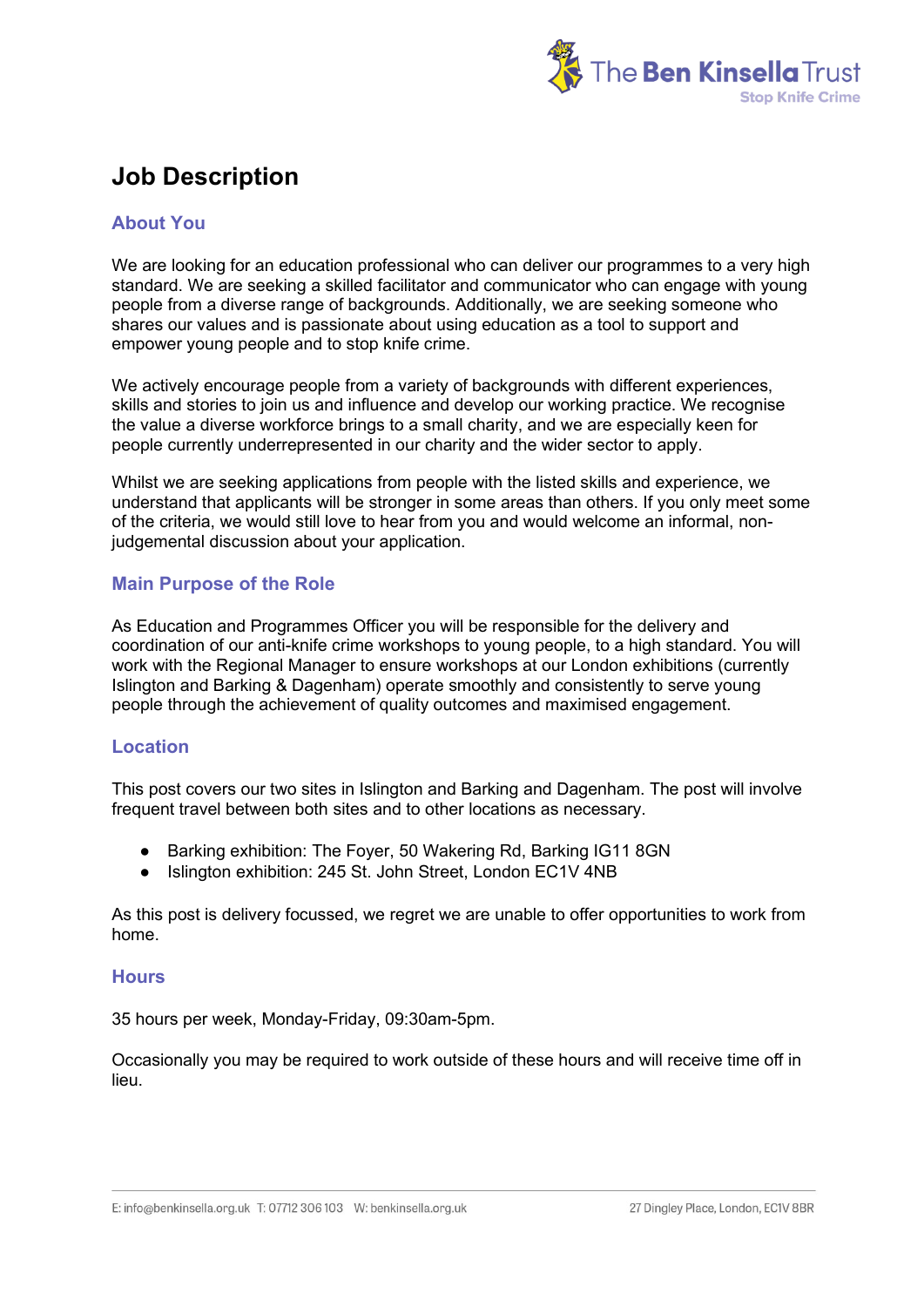

#### **Benefits**

- Flexible working opportunities where possible
- 25 days annual leave plus 8 bank holidays
- Contributory pension scheme
- Cycle to work scheme with the Green Commute Initiative
- Personal development opportunities

#### **Salary and Contract**

£23,000 - £25,000 per annum

The initial contract is for 2 years, but there is every hope and expectation that this will be extended. You will have our full support in making this a reality.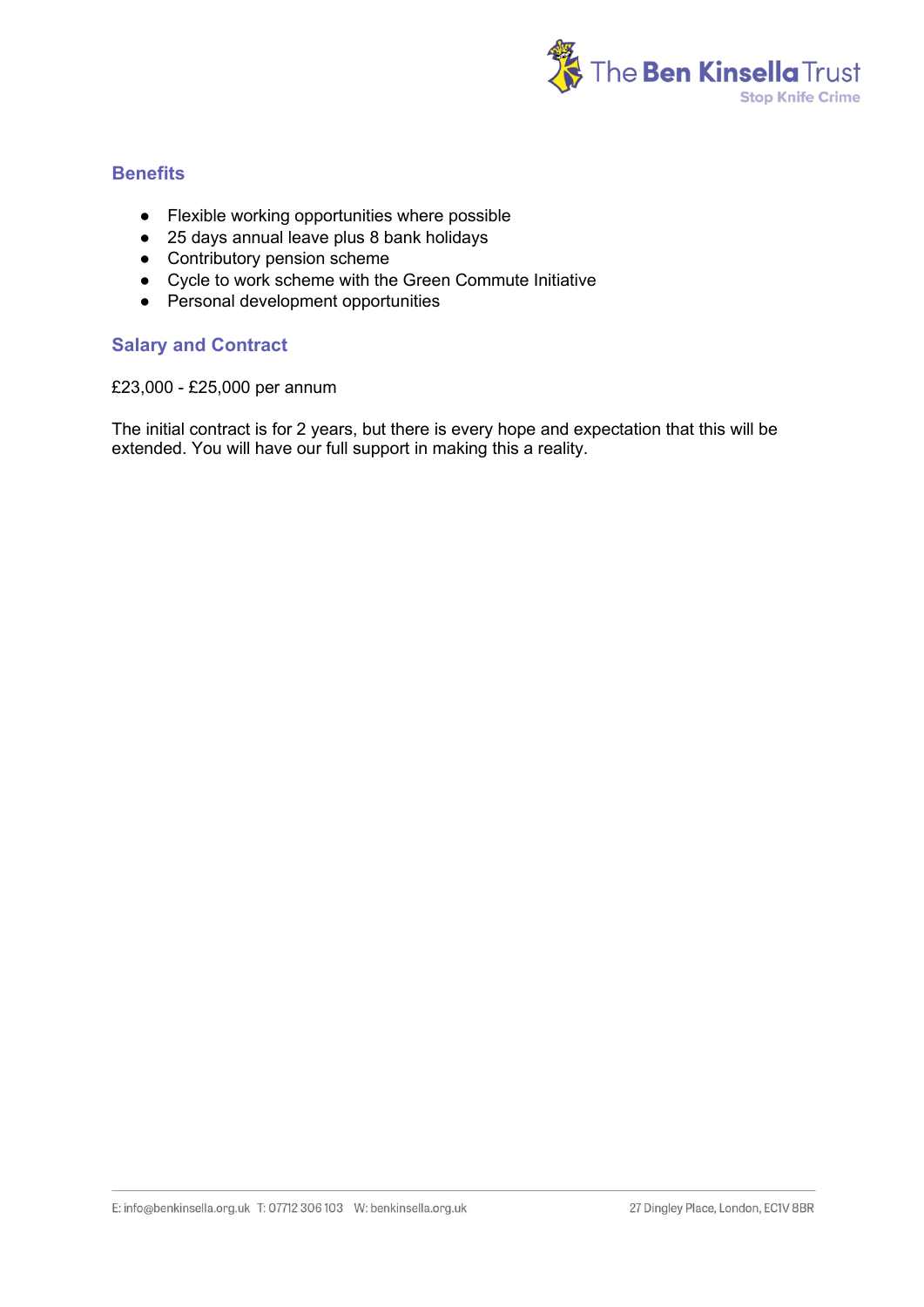

#### **Key Responsibilities**

#### **Programme Delivery**

- Deliver the Trust's anti-knife crime workshops to Primary, Secondary, PRU, AP and adult groups, following a set curriculum whilst adapting to meet the needs of the group
- Ensure the Trust's programmes are delivered to a high standard and guided by the user experience by dealing with comments, feedback and complaints promptly and cascading changes and innovations to the wider delivery team

#### **Programme design**

- Ensure the Trust's programmes are guided by user experience by collecting, inputting and analysing survey data and working with the operations team to influence programme design and innovation
- Contribute to the Trust's continual development and assist with the development and delivery of new programmes, projects, and special events

#### **Workshop Coordination**

- Conduct the day-to-day, logistical coordination of workshops across two sites
- Act as a point of contact for enquiries and bookings, and ensure all pre-visit information is captured
- Proactively seek out and maintain positive relationships with key stakeholders such as teachers and other practitioners
- Administer the Trust's internal CRM and bookings systems to keep records accurate and up to date and generate reports as necessary
- Act as a point of contact for the freelance team of facilitators and actors, building positive relationships to coordinate the staffing of workshops across two sites, maintain staff retention and escalate issues promptly to the Regional Manager
- Assist the Regional Manager with training, induction and ongoing monitoring of freelance facilitators and actors

#### **Other Duties**

● Any other duties relevant to the role